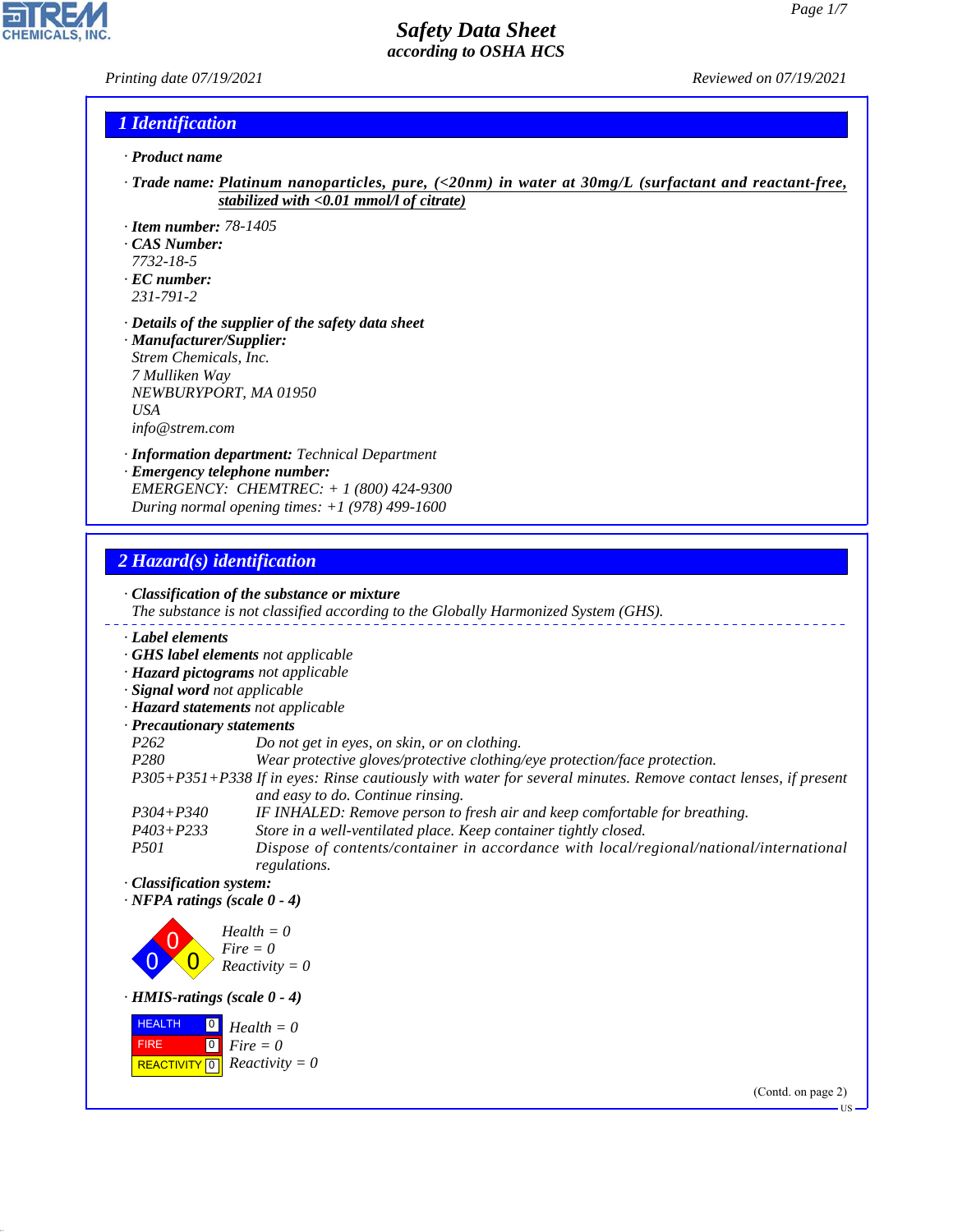*Printing date 07/19/2021 Reviewed on 07/19/2021*

*Trade name: Platinum nanoparticles, pure, (<20nm) in water at 30mg/L (surfactant and reactant-free, stabilized with <0.01 mmol/l of citrate)*

(Contd. of page 1)

- *· Other hazards*
- *· Results of PBT and vPvB assessment*
- *· PBT: Not applicable.*
- *· vPvB: Not applicable.*

### *3 Composition/information on ingredients*

- *· Chemical characterization: Substances*
- *· CAS No. Description*
- *7732-18-5 Water, De-ionized*
- *· Identification number(s)*
- *· EC number: 231-791-2*

### *4 First-aid measures*

- *· Description of first aid measures*
- *· General information: No special measures required.*
- *· After inhalation: Supply fresh air; consult doctor in case of complaints.*
- *· After skin contact: Immediately rinse with water.*
- *· After eye contact: Rinse opened eye for several minutes under running water. Then consult a doctor.*
- *· After swallowing: If symptoms persist consult doctor.*
- *· Information for doctor:*
- *· Most important symptoms and effects, both acute and delayed No further relevant information available.*
- *· Indication of any immediate medical attention and special treatment needed No further relevant information available.*

## *5 Fire-fighting measures*

- *· Extinguishing media*
- *· Suitable extinguishing agents: Use fire fighting measures that suit the environment.*
- *· Special hazards arising from the substance or mixture No further relevant information available.*
- *· Advice for firefighters*
- *· Protective equipment: No special measures required.*

#### *6 Accidental release measures*

- *· Personal precautions, protective equipment and emergency procedures Not required.*
- *· Environmental precautions: No special measures required.*
- *· Methods and material for containment and cleaning up:*
- *Absorb with liquid-binding material (sand, diatomite, acid binders, universal binders, sawdust). Dispose contaminated material as waste according to item 13.*
- *· Reference to other sections*
- *See Section 7 for information on safe handling.*
- *See Section 8 for information on personal protection equipment.*
- *See Section 13 for disposal information.*
- *· Protective Action Criteria for Chemicals*
- *· PAC-1:*

44.1.1

*Substance is not listed.*

(Contd. on page 3)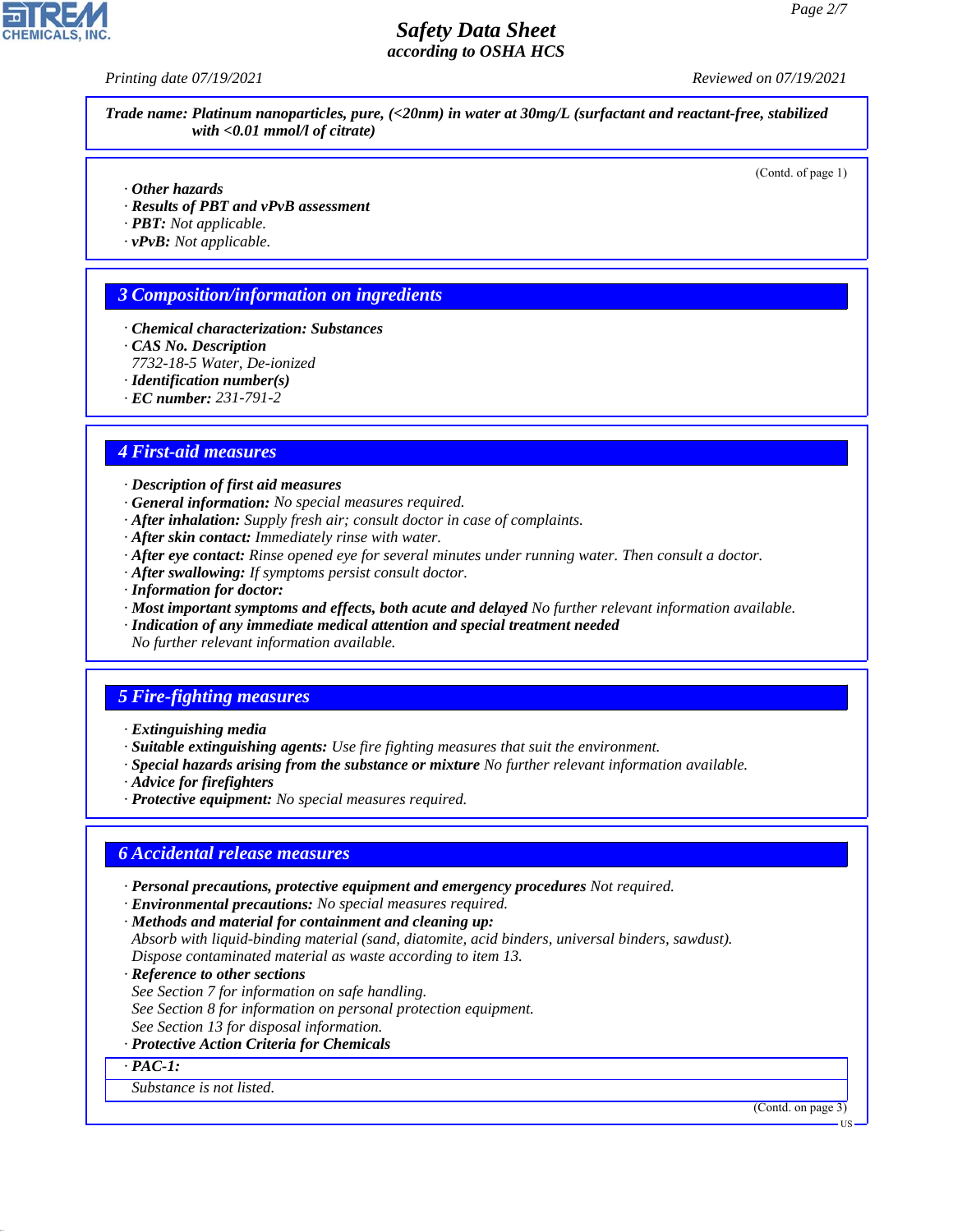*Printing date 07/19/2021 Reviewed on 07/19/2021*

*Trade name: Platinum nanoparticles, pure, (<20nm) in water at 30mg/L (surfactant and reactant-free, stabilized with <0.01 mmol/l of citrate)*

(Contd. of page 2)

#### *· PAC-2:*

*Substance is not listed.*

*· PAC-3:*

*Substance is not listed.*

## *7 Handling and storage*

- *· Handling:*
- *· Precautions for safe handling No special measures required.*
- *· Information about protection against explosions and fires: No special measures required.*
- *· Conditions for safe storage, including any incompatibilities*
- *· Storage:*
- *· Requirements to be met by storerooms and receptacles: No special requirements.*
- *· Information about storage in one common storage facility: Not required.*
- *· Further information about storage conditions: None.*
- *· Specific end use(s) No further relevant information available.*

*8 Exposure controls/personal protection*

*· Additional information about design of technical systems: No further data; see item 7.*

- *· Control parameters*
- *· Components with limit values that require monitoring at the workplace: Not required.*
- *· Additional information: The lists that were valid during the creation were used as basis.*
- *· Exposure controls*
- *· Personal protective equipment:*
- *· General protective and hygienic measures:*
- *The usual precautionary measures for handling chemicals should be followed.*
- *· Breathing equipment: Not required.*
- *· Protection of hands:*



44.1.1

\_S*Protective gloves*

*The glove material has to be impermeable and resistant to the product/ the substance/ the preparation.*

*Due to missing tests no recommendation to the glove material can be given for the product/ the preparation/ the chemical mixture.*

*Selection of the glove material on consideration of the penetration times, rates of diffusion and the degradation · Material of gloves*

*The selection of the suitable gloves does not only depend on the material, but also on further marks of quality and varies from manufacturer to manufacturer.*

*· Penetration time of glove material*

*The exact break through time has to be found out by the manufacturer of the protective gloves and has to be observed.*

*· Eye protection: Goggles recommended during refilling.*

(Contd. on page 4)

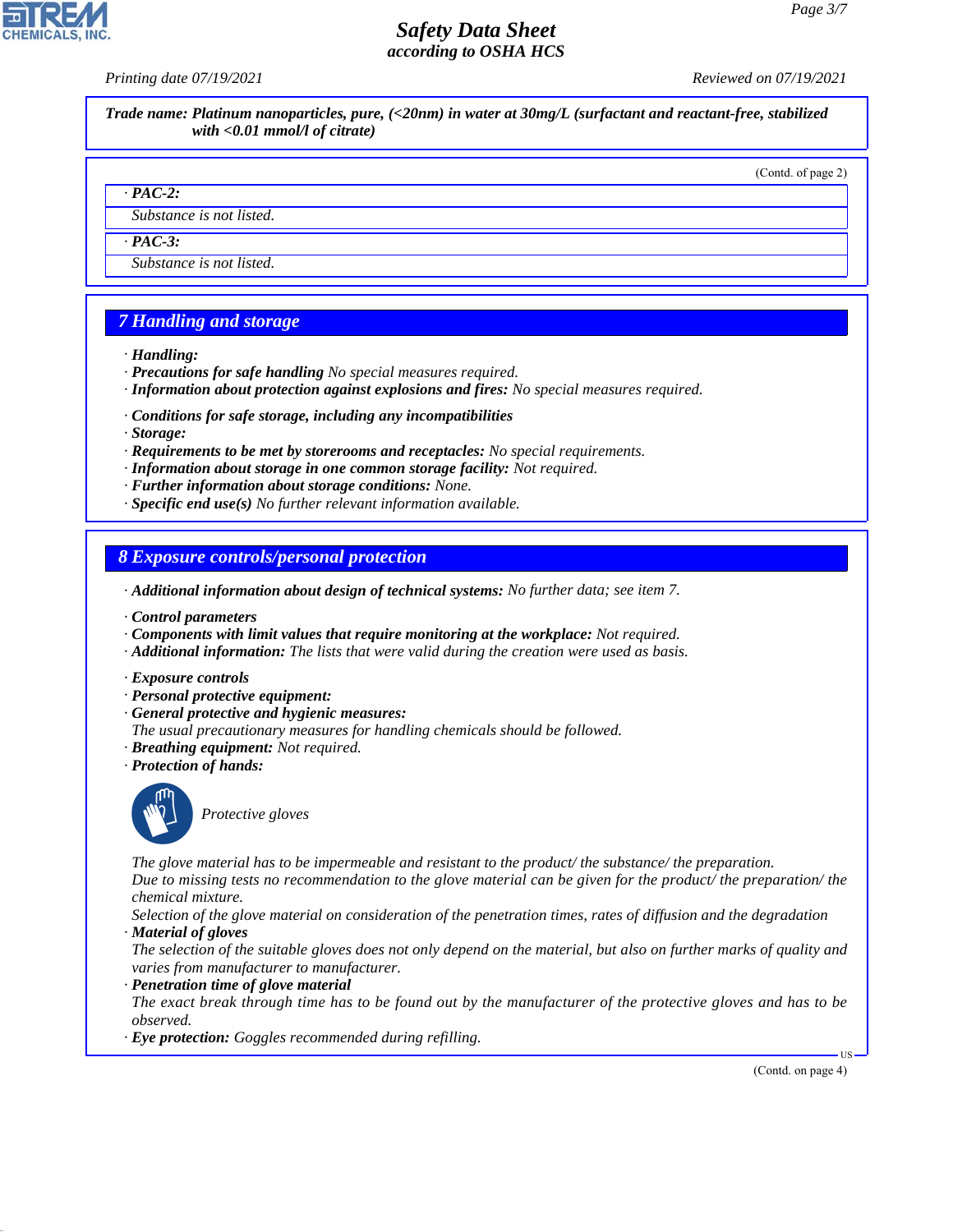P

**CHEMICALS, INC.** 

*Printing date 07/19/2021 Reviewed on 07/19/2021*

*Trade name: Platinum nanoparticles, pure, (<20nm) in water at 30mg/L (surfactant and reactant-free, stabilized with <0.01 mmol/l of citrate)*

(Contd. of page 3)

|                                                            | 9 Physical and chemical properties            |  |  |
|------------------------------------------------------------|-----------------------------------------------|--|--|
| · Information on basic physical and chemical properties    |                                               |  |  |
| · General Information                                      |                                               |  |  |
| $\cdot$ Appearance:                                        |                                               |  |  |
| Form:                                                      | Liquid                                        |  |  |
| Color:                                                     | Dark grey                                     |  |  |
| $\cdot$ Odor:                                              | <i><b>Odorless</b></i>                        |  |  |
| · Odor threshold:                                          | Not determined.                               |  |  |
| $\cdot$ pH-value:                                          | Not determined.                               |  |  |
| Change in condition                                        |                                               |  |  |
| Melting point/Melting range:                               | $0 °C$ (32 $°F$ )                             |  |  |
| <b>Boiling point/Boiling range:</b>                        | 100 °C (212 °F)                               |  |  |
| · Flash point:                                             | Not applicable.                               |  |  |
| · Flammability (solid, gaseous):                           | Not determined.                               |  |  |
| · Ignition temperature:                                    |                                               |  |  |
| <b>Decomposition temperature:</b>                          | Not determined.                               |  |  |
| · Auto igniting:                                           | Not determined.                               |  |  |
| · Danger of explosion:                                     | Product does not present an explosion hazard. |  |  |
| · Explosion limits:                                        |                                               |  |  |
| Lower:                                                     | Not determined.                               |  |  |
| <b>Upper:</b>                                              | Not determined.                               |  |  |
| $\cdot$ Vapor pressure at 20 °C (68 °F):                   | 23 hPa $(17 \text{ mm Hg})$                   |  |  |
| $\cdot$ Density at 20 $\cdot$ C (68 $\cdot$ F):            | $1 g/cm^3 (8.345 lbs/gal)$                    |  |  |
| · Relative density                                         | Not determined.                               |  |  |
| · Vapor density                                            | Not determined.                               |  |  |
| · Evaporation rate                                         | Not determined.                               |  |  |
| · Solubility in / Miscibility with                         |                                               |  |  |
| Water:                                                     | Not miscible or difficult to mix.             |  |  |
| · Partition coefficient (n-octanol/water): Not determined. |                                               |  |  |
| · Viscosity:                                               |                                               |  |  |
| Dynamic at 20 $\textdegree$ C (68 $\textdegree$ F):        | $0.952$ mPas                                  |  |  |
| Kinematic:                                                 | Not determined.                               |  |  |
| · Solvent content:                                         |                                               |  |  |
| <i><b>Organic solvents:</b></i>                            | $0.0\%$                                       |  |  |
| Water:                                                     | 100.0%                                        |  |  |
| <b>VOC</b> content:                                        | 0.0 g/l / 0.00 lb/gl                          |  |  |
| $\cdot$ Other information                                  | No further relevant information available.    |  |  |

## *10 Stability and reactivity*

*· Reactivity No further relevant information available.*

*· Chemical stability*

44.1.1

*· Thermal decomposition / conditions to be avoided: No decomposition if used according to specifications.*

(Contd. on page 5) US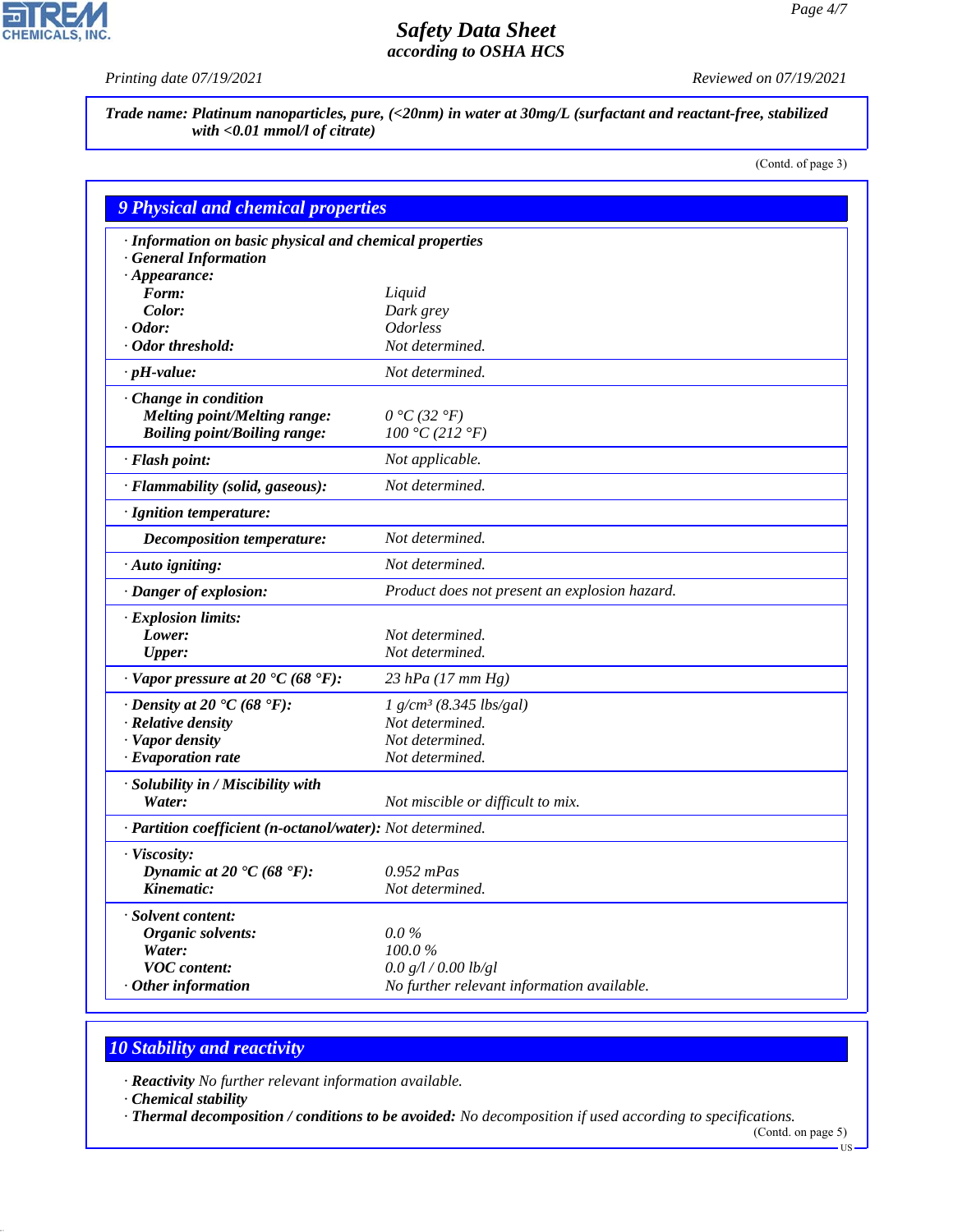*Printing date 07/19/2021 Reviewed on 07/19/2021*

*Trade name: Platinum nanoparticles, pure, (<20nm) in water at 30mg/L (surfactant and reactant-free, stabilized with <0.01 mmol/l of citrate)*

(Contd. of page 4)

- *· Possibility of hazardous reactions No dangerous reactions known.*
- *· Conditions to avoid No further relevant information available.*
- *· Incompatible materials: No further relevant information available.*
- *· Hazardous decomposition products: No dangerous decomposition products known.*

## *11 Toxicological information*

- *· Information on toxicological effects*
- *· Acute toxicity:*
- *· Primary irritant effect:*
- *· on the skin: No irritant effect.*
- *· on the eye: No irritating effect.*
- *· Sensitization: No sensitizing effects known.*
- *· Additional toxicological information:*

*When used and handled according to specifications, the product does not have any harmful effects according to our experience and the information provided to us. The substance is not subject to classification.*

*· Carcinogenic categories*

*· IARC (International Agency for Research on Cancer)*

*Substance is not listed.*

*· NTP (National Toxicology Program)*

*Substance is not listed.*

*· OSHA-Ca (Occupational Safety & Health Administration)*

*Substance is not listed.*

# *12 Ecological information*

*· Toxicity*

- *· Aquatic toxicity: No further relevant information available.*
- *· Persistence and degradability No further relevant information available.*
- *· Behavior in environmental systems:*
- *· Bioaccumulative potential No further relevant information available.*
- *· Mobility in soil No further relevant information available.*
- *· Additional ecological information:*
- *· General notes: Not known to be hazardous to water.*
- *· Results of PBT and vPvB assessment*
- *· PBT: Not applicable.*
- *· vPvB: Not applicable.*
- *· Other adverse effects No further relevant information available.*

## *13 Disposal considerations*

*· Waste treatment methods*

44.1.1

*· Recommendation: Disposal must be made according to official regulations.*

(Contd. on page 6)

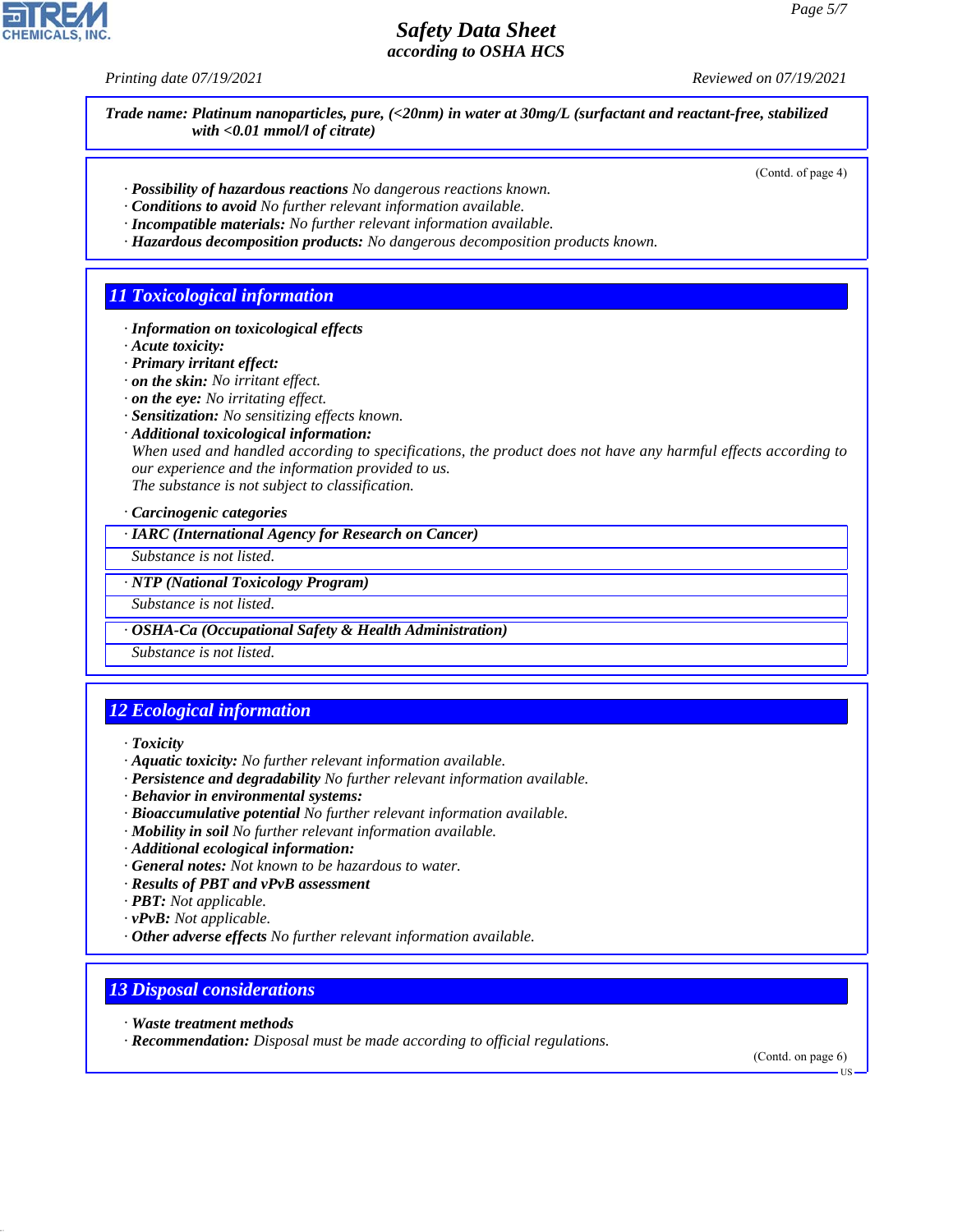**CHEMICALS, INC.** 

*Printing date 07/19/2021 Reviewed on 07/19/2021*

*Trade name: Platinum nanoparticles, pure, (<20nm) in water at 30mg/L (surfactant and reactant-free, stabilized with <0.01 mmol/l of citrate)*

(Contd. of page 5)

US

*· Uncleaned packagings:*

*· Recommendation: Disposal must be made according to official regulations.*

| <b>14 Transport information</b>                                                     |                 |
|-------------------------------------------------------------------------------------|-----------------|
| $\cdot$ UN-Number<br>· DOT, ADN, IMDG, IATA                                         | not regulated   |
| $\cdot$ UN proper shipping name<br>· DOT, ADN, IMDG, IATA                           | not regulated   |
| $\cdot$ Transport hazard class(es)                                                  |                 |
| · DOT, ADN, IMDG, IATA<br>· Class                                                   | not regulated   |
| · Packing group<br>· DOT, IMDG, IATA                                                | not regulated   |
| · Environmental hazards:<br>$\cdot$ Marine pollutant:                               | $N_{O}$         |
| · Special precautions for user                                                      | Not applicable. |
| · Transport in bulk according to Annex II of<br><b>MARPOL73/78 and the IBC Code</b> | Not applicable. |
| · UN "Model Regulation":                                                            | not regulated   |

## *15 Regulatory information*

44.1.1

*· Safety, health and environmental regulations/legislation specific for the substance or mixture · Sara*

*· Section 355 (extremely hazardous substances): Substance is not listed. · Section 313 (Specific toxic chemical listings): Substance is not listed. · TSCA (Toxic Substances Control Act): Substance is listed. · Proposition 65 · Chemicals known to cause cancer: Substance is not listed. · Chemicals known to cause reproductive toxicity for females: Substance is not listed. · Chemicals known to cause reproductive toxicity for males: Substance is not listed. · Chemicals known to cause developmental toxicity: Substance is not listed.* (Contd. on page 7)